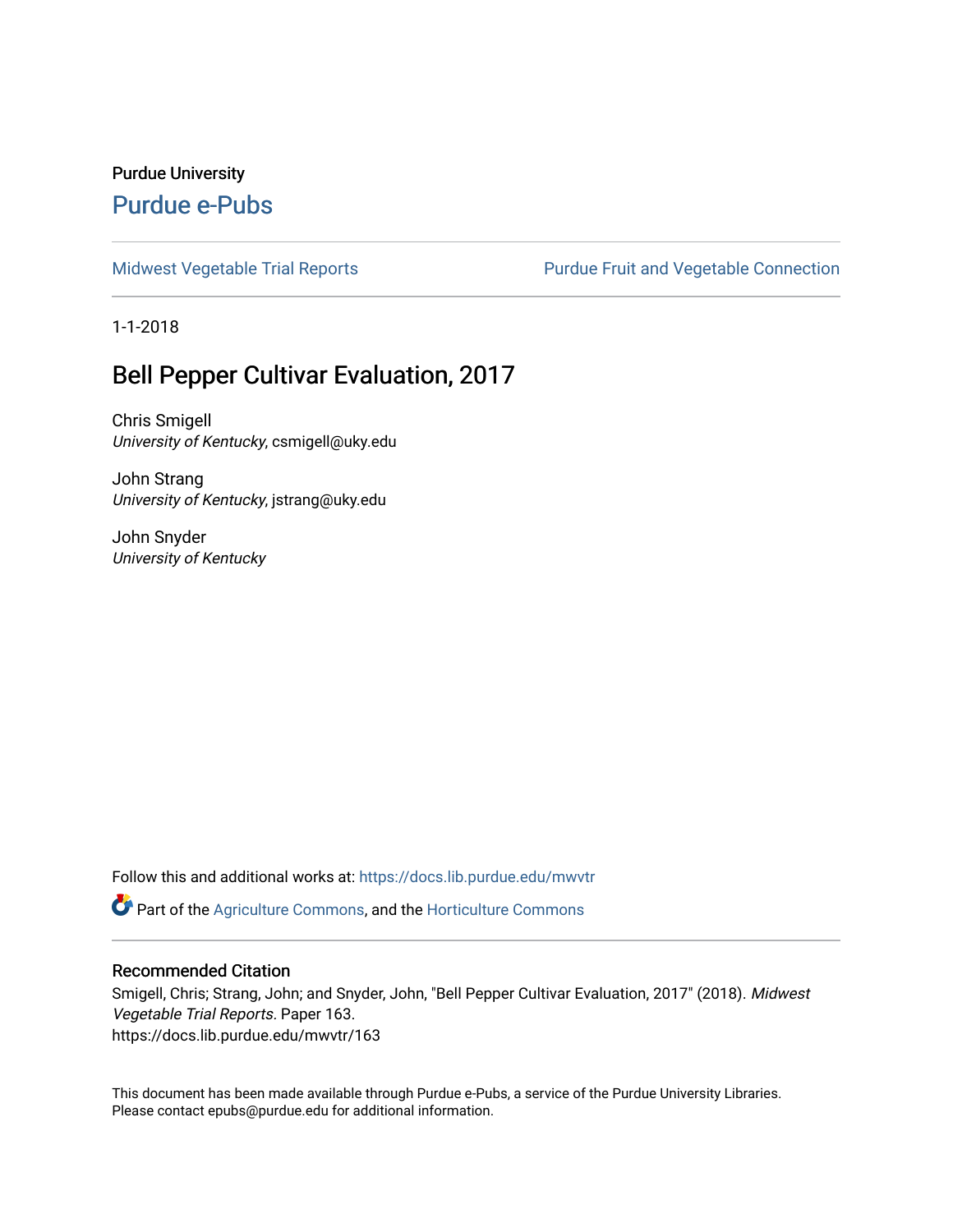# **Bell Pepper Cultivar Evaluation, 2017**

#### **Chris Smigell, John Strang and John Snyder, University of Kentucky, Department of Horticulture, N-318 Ag Science Center North, Lexington, KY 40546 [jstrang@uky.edu](mailto:jstrang@uky.edu)**

Bell peppers can be profitable for Kentucky farmers. This replicated trial evaluated 12 bacterial spot-resistant bell pepper varieties in comparison to the industry standard, Aristotle. Some of the newer varieties have resistance to ten races of bacterial spot, while Aristotle has resistance to three. Resistance to a greater number of races makes production easier and can reduce the number of bactericide sprays, but the varieties still have to yield well and have the quality that buyers require.

### **Materials and Methods**

Varieties were seeded on 21 March into plastic plug trays (72 cells per tray) filled with Jiffy Seed Starting Mix 17 (Jiffy Products of America, Lorain, OH) at the UK Horticultural Research Farm in Lexington. Greenhouse-grown transplants were set into black-plastic-covered, raised beds using a water wheel setter on 17 May. Each plot was 15 ft. long and contained 30 plants set 12 in. apart in double rows spaced 15 inches apart in the bed. Beds were 5 ft. apart. Fifty pounds of nitrogen/A as urea was applied prior to plastic laying. At planting each transplant was watered in with a pint of starter solution (6 lb. of 10-30-20 in 100 gallons of water). Calcium nitrate was applied via fertigation weekly at a rate of 8.2 lbs. nitrogen/A from 12 June through 23 August. Dual II Magnum herbicide was applied between beds following transplanting. Four early-season bactericide/ fungicide applications of Badge SC (fixed copper) plus Manzate Pro-Stick were made between 23 May and 27 June. Danitol was sprayed for brown marmorated stink bug control on 10 August.

The plot was harvested three times: 11 July, 1 August, and 27 August. Marketable fruit were weighed and graded according to the size classes U.S. Fancy (>3 in. diameter), U.S. No. 1 (>2.5 in. but <3 in. diameter), and U.S. No. 2 (<2.5 in. diameter plus misshapen but sound fruit which could be sold as 'choppers' to food service buyers) and cull fruit.

# **Results**

Average daily temperatures and rainfall for June and July were near normal. Average daily temperatures were two degrees below normal for August, with near normal precipitation.

The best performing bell pepper varieties in this trial were **Turnpike, Aristotle, Green Flash, Boca, Alliance and Currier**. Varieties are ranked in Table 1 by the total marketable yield for the entire trial. Yields of the seven highest-yielding varieties were not significantly different. Six of these also had the greatest yields of U.S. Fancy fruit, and these yields, too, were statistically similar.

Aristotle, which has been the primary bacterial spot-resistant pepper in Kentucky for a number of years, was second in total yield, at just under 27 tons/A. Turnpike had 27 tons/A. Both varieties had similar ratings for appearance and other characteristics, although both had lower four-lobed fruit percentages and blockiness ratings (Table 2), than nearly all the other varieties. Green Flash had the third-highest total marketable yield, and decent ratings for overall appearance, percent of four-lobed fruit, and dark green color. Boca had the fourth-highest total yield, and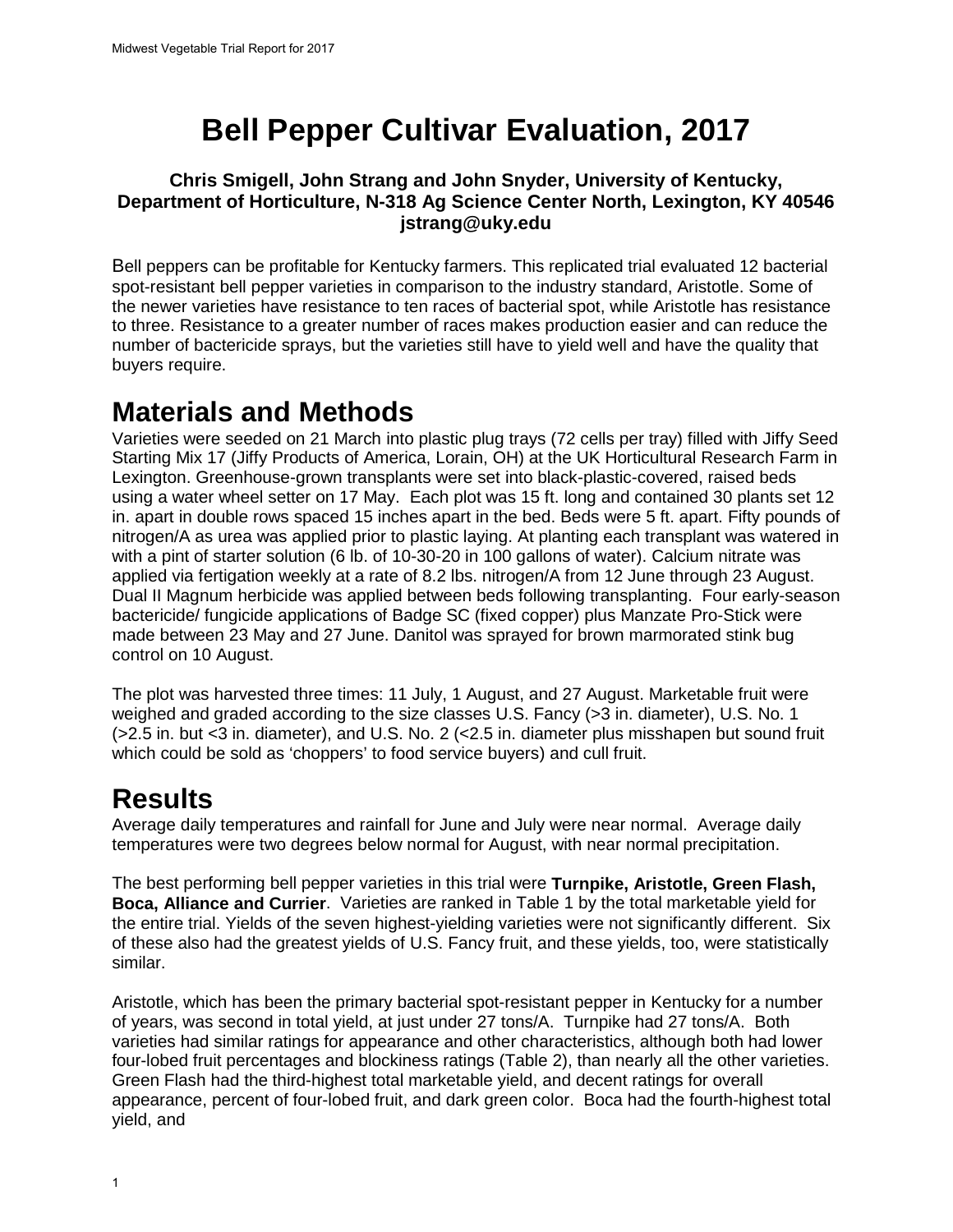had some of the highest ratings for appearance, fruit shape uniformity, blockiness and deep green color. Currier was the sixth-highest in total marketable yield, but had the highest blockiness rating, and was tied with Boca for the highest overall appearance and shape uniformity ratings. Currier and Boca had some of the highest percentages of U.S.Fancy fruit as well (Table1).

Nearly all of the top overall-yielding varieties also were the top yielders in the first harvest on 11 July (Table 4). Thus, these varieties are good choices for growers looking for larger, earlyseason yields when the prices are higher. At the middle harvest, nearly all varieties increased their yields of Fancy and No. 2 fruit at the expense of the No. 1 grade (Table 5). The top overall-yielders Aristotle, Bastille and Currier were top-yielders in the last harvest, while Karisma, Boca, and Green Flash dropped off in yields (Table 6). Aristotle was the only variety to remain among the top four yielders in all three harvests, attesting to its track record as a top pepper variety (Tables 4, 5, 6), although Turnpike, Green Flash, and Alliance also maintained yields. In addition, Aristotle, Green Flash, Alliance, Currier, and Bastille all maintained about 70 to 80% Fancy plus No. 1 fruit across all three harvests (Table 7). Among these, Green Flash and Alliance ranked well for color and fruit appearance, Currier ranked well for shape uniformity, appearance, and blockiness and Bastille ranked well for number of four-lobed fruit, blockiness, and color. Growers interested in consistent production throughout the season for farmers market or CSA sales should consider these varieties.

 Note that Turnpike, Green Flash, Boca and Alliance have substantially better resistance (Table 3) to a greater number of races of bacterial spot than Aristotle. This trial was conducted using a good early spray program for bacterial spot, so varietal resistance was not tested in this evaluation.

# **Acknowledgments**

*The authors would like to thank the following persons for their hard work and assistance in the successful completion of this trial: Joseph Tucker, John Walsh, Dave Lowry, Grant Clouser, Steve Diver, Mohmmad Dawood, Ammar Al Bayati, Somjintana Sutthithanakool and Kanokwan Khanthawong.* 

*Funding for this project was provided by a grant from the Kentucky Horticultural Council through the Agricultural Development Fund.*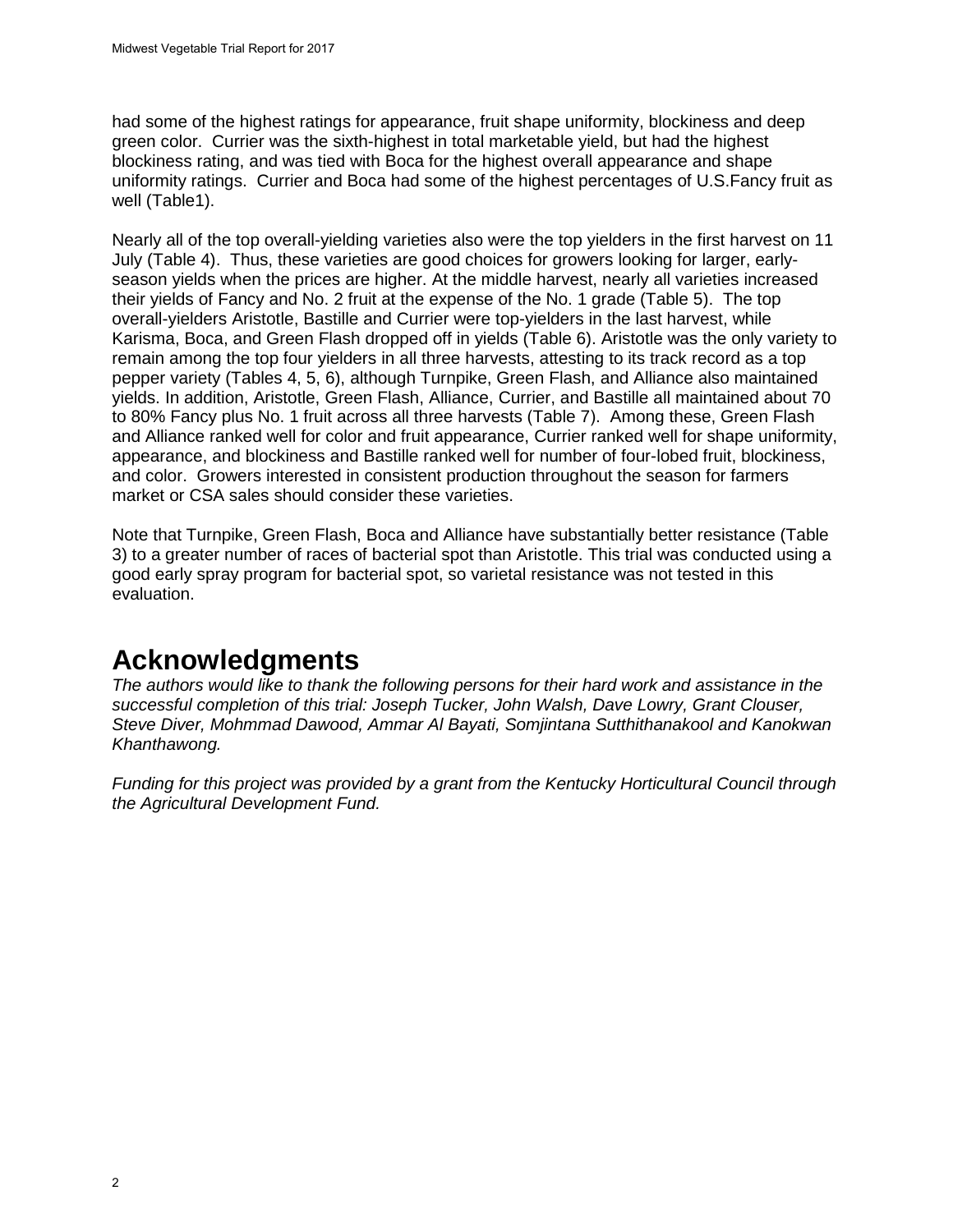|                 | <b>Total</b><br><b>Marketable</b> |      |                                 |     |                                          |     |                                 |     |                     |                     | Fancy + No. 1<br>as $%$       |
|-----------------|-----------------------------------|------|---------------------------------|-----|------------------------------------------|-----|---------------------------------|-----|---------------------|---------------------|-------------------------------|
| Variety         | Yield<br>$(Ib/A)^1$               |      | <b>U.S. Fancy</b><br>$(lb/A)^2$ |     | <b>U.S. No. 1</b><br>(Ib/A) <sup>3</sup> |     | <b>U.S. No. 2</b><br>$(lb/A)^4$ |     | (lb/A) <sup>5</sup> | <b>Culled Fruit</b> | of Total<br><b>Mkt. Yield</b> |
| Turnpike        | 54,000                            | a    | 34,100                          | ab  | 6700                                     | bc  | 13,200                          | bcd | 3700                | ab                  | 76                            |
| Aristotle       | 53,800                            | a    | 29,600                          | abc | 7000                                     | abc | 17,300                          | ab  | 1700                | abc                 | 68                            |
| Green Flash     | 53,000                            | a    | 35,200                          | a   | 6500                                     | bc  | 11,400                          | cde | 1400                | bc                  | 79                            |
| <b>Boca</b>     | 51,400                            | ab   | 33,400                          | ab  | 7600                                     | abc | 10,400                          | de  | 1600                | bc                  | 80                            |
| Alliance        | 50,000                            | abc  | 33,100                          | ab  | 1600                                     |     | 15,400                          | abc | 3400                | abc                 | 69                            |
| Currier         | 48,700                            | abcd | 33,000                          | ab  | 4800                                     | cde | 10,900                          | de  | 2500                | abc                 | 78                            |
| <b>Bastille</b> | 45.500                            | abcd | 25,800                          | bcd | 6300                                     | bcd | 13.400                          | bcd | 3800                | ab                  | 71                            |
| Karisma         | 44.500                            | bcd  | 22,800                          | cd  | 3100                                     | ef  | 18,600                          | a   | 2500                | abc                 | 58                            |
| Dazzle          | 44,000                            | bcd  | 22,300                          | cd  | 9700                                     | a   | 12,100                          | cd  | 1200                | C                   | 73                            |
| <b>SDY 48</b>   | 42,300                            | cd   | 27,300                          | abc | 6100                                     | bcd | 8900                            | de  | 3900                | a                   | 79                            |
| Lafayette       | 42,100                            | cd   | 27,600                          | abc | 3600                                     | def | 10,900                          | de  | 3900                | a                   | 74                            |
| Galleon         | 41,100                            | de   | 25,400                          | bcd | 8200                                     | ab  | 7500                            | e   | 1300                | $\mathbf{C}$        | 82                            |
| Mariner         | 33,700                            | e    | 18,400                          | d   | 2700                                     | ef  | 12.600                          | cd  | 1700                | abc                 | 63                            |

**Table 1.** Total yields and yields by USDA grades, 2017.

1Includes yields of U.S. Fancy, No. 1, and No. 2 fruits.

2U.S. Fancy=undamaged, unblemished fruit >3 in. dia.

 $3$ No. 1= undamaged, unblemished fruit > 2.5 but < 3 in. dia.

 4No 2=undamaged, unblemished fruit <2.5 in. dia., plus larger, but misshapen yet sound fruit which could be sold as 'choppers' to food service buyers.

5Fruit of any size with surface scarring, sunscald, insect and disease damage.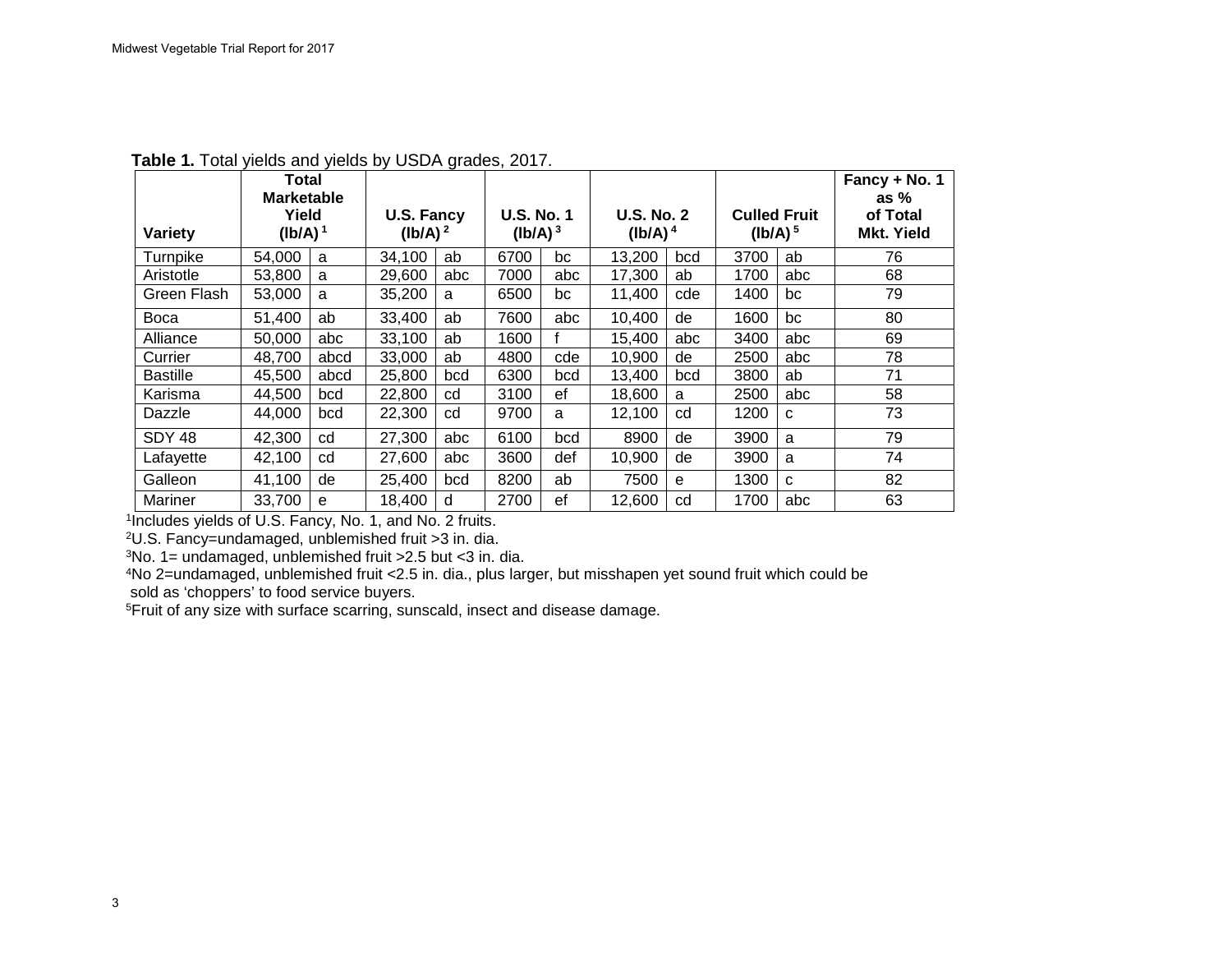#### **Table 2.** Fruit characteristic ratings**.**

| <b>Variety</b>  | Cull<br>$(%)^1$ | <b>Silvering</b><br>$(\%)^2$ | <b>Uniform</b><br>Fruit<br>Shape <sup>3</sup> | <b>Fruit</b><br>Appear-<br>ance <sup>4</sup> | 4-lobed<br>fruit<br>$(\%)$ | <b>Blocki-</b><br>ness <sup>5</sup> | Green<br>Color <sup>6</sup> |
|-----------------|-----------------|------------------------------|-----------------------------------------------|----------------------------------------------|----------------------------|-------------------------------------|-----------------------------|
| Turnpike        | 6               | 1                            | 4                                             | 3.7                                          | 30                         | 2.8                                 | 3.7                         |
| Aristotle       | 3               | 6                            | 3.7                                           | 3.8                                          | 23                         | 3.2                                 | 3.6                         |
| Green Flash     | 3               | 1                            | 3.7                                           | 4.0                                          | 55                         | 3.5                                 | 4.2                         |
| <b>Boca</b>     | 3               | 3                            | 4.3                                           | 4.2                                          | 35                         | 4.0                                 | 4.2                         |
| Alliance        | 6               | 1                            | 3.8                                           | 4.0                                          | 55                         | 3.8                                 | 4.1                         |
| Currier         | 5               | 3                            | 4.3                                           | 4.2                                          | 58                         | 4.3                                 | 3.8                         |
| <b>Bastille</b> | 8               | 5                            | 3.7                                           | 3.8                                          | 65                         | 4.1                                 | 4.2                         |
| Karisma         | 5               | $\overline{4}$               | 3.1                                           | 2.8                                          | 30                         | 3                                   | 2.4                         |
| Dazzle          | 3               | 14                           | 3.1                                           | 3.1                                          | 60                         | 3.5                                 | 3                           |
| <b>SDY 48</b>   | 8               | 1                            | 3.9                                           | 4.0                                          | 55                         | 4.1                                 | 4.2                         |
| Lafayette       | 9               | 0                            | 3.9                                           | 3.9                                          | 53                         | 4.1                                 | 3.2                         |
| Galleon         | 3               | $\overline{7}$               | 3.5                                           | 3.8                                          | 63                         | 3.6                                 | 4.4                         |
| Mariner         | 5               | 3                            | 4                                             | 4.0                                          | 70                         | 3.8                                 | 4.1                         |

1Percent of all harvested fruit culled due to surface scarring, sunscald, insect and disease damage.

<sup>2</sup>Percent of total marketable yield in the 1<sup>st</sup> harvest that showed slivering or very fine, light colored streaking.

3Uniformity of fruit shape: 1=poor, 5=excellent.

4Fruit appearance: 1=poor, 5=excellent.

51=long, slender fruit or very squat, flattened fruit, 5=fruit with equal height and width.

61=pale green, 5=dark green.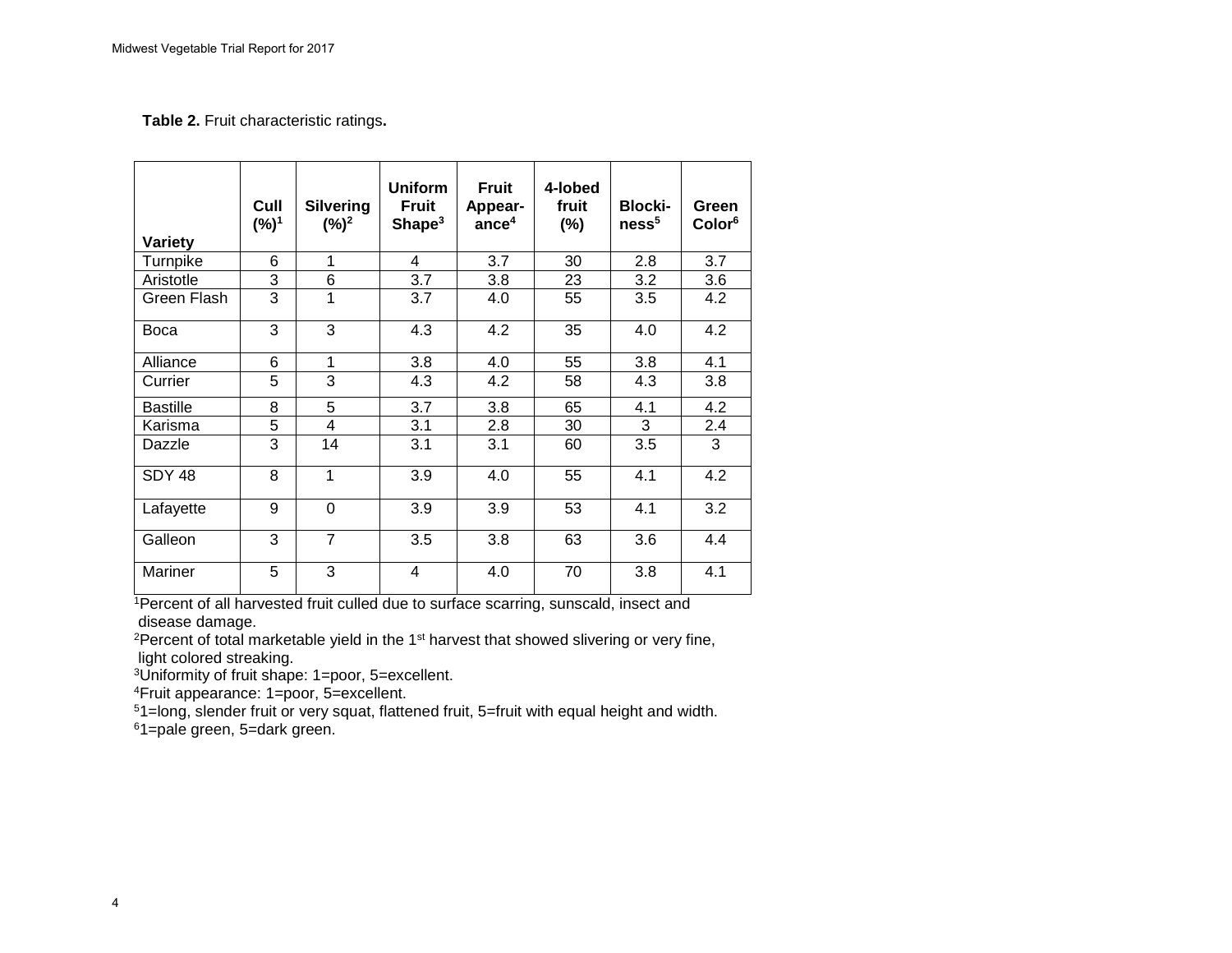|                 | <b>Seed</b>   | Days to              | Ripe<br><b>Fruit</b> | <b>Disease</b>                                           |                                                                                                |
|-----------------|---------------|----------------------|----------------------|----------------------------------------------------------|------------------------------------------------------------------------------------------------|
| Variety         | <b>Source</b> | Harvest <sup>1</sup> | Color                | Resistances <sup>2,3</sup>                               | <b>Fruit Comments</b>                                                                          |
| Turnpike        | ST            | 75                   | red                  | HR: BS (1-5, 7-9), TMV, Phyt                             | Attractive; culls due to sunscald                                                              |
| Aristotle       | ST            | 70-75                | red                  | IR: BS (1-3), PVY, TMV                                   | Attractive; blocky to long; a lot of pointy fruit                                              |
| Green<br>Flash  | <b>CF</b>     | mid                  | red                  | IR: BLS 1-10                                             | Attractive; uniform color; tall/blocky; very productive;<br>more scarring than other varieties |
| <b>Boca</b>     | SW            | 73                   | red                  | <b>HR: BLS 1-10</b>                                      | Many 3-lobed; 1 w/ ringspot; Many squat fruit second<br>harvest                                |
| Alliance        | HM            | 74                   | red                  | HR: BS (1-5), PVY, PYMV,<br>TMV, PMV, IR: CMV            | Blocky- to long-blocky; some extremely large fruit;<br>good size at third harvest              |
| Currier         | <b>SW</b>     | 73                   | red                  | HR: BS (1-3), PMV, PVY (0,<br>1,1-2), TMV; IR: CMV, Phyt | Attractive, variable shape; variable color; good size at<br>3rd harvest; has very thick walls  |
| <b>Bastille</b> | <b>SY</b>     | 75                   | red                  | HR: BS (1-5,7-9), PMV, TMV                               | Variable shape; many culls from ripe rot                                                       |
| Karisma         | <b>CL</b>     | 71-75                | red                  | HR: BS (1,2,3), PVY (0,1),<br>TMV PMV; IR:CMV            | Very pale green color                                                                          |
| Dazzle          | SW            |                      | yellow               | HR: BS (1-5); IR: TSWV                                   | Glossy; many squat fruit                                                                       |
| SDY 48          | <b>SW</b>     | 73                   | red                  | IR: BS (1-10)                                            | Uniform color; culls from sunscald and ripe rot                                                |
| Lafayette       | <b>CL</b>     | 70                   | yellow               | HR: BS (1-3)                                             | Very pale green; many squat/flat fruit; culls from<br>sunscald; many squat/flat; 5% stinkbug   |
| Galleon         | CF            | mid-late             | yellow               | HR: BS (1-10)                                            | Color varies on some fruit; some virus                                                         |
| Mariner         | <b>CF</b>     | early                | red                  | IR: BS (1-10)                                            | No squat fruit; few puckered fruit                                                             |

1Days to harvest as listed by seed companies.<br>
<sup>2</sup>HR=disease resistant (restricted disease development & symptoms); IR=intermediate resistance (may show more disease symptoms than 'resistant' varieties grown in same environment).

<sup>3</sup>BS=bacterial spot (strains 1-10); Phyt=phytophthora root rot; TMV=tobacco mosaic virus; PVY=potato virus Y (strains

0, 1, and 1-2); PMV=pepper mottle virus; PYMV=pepper yellow mottle virus; CMV=cucumber mosaic virus;

TSWV=tomato spotted wilt virus.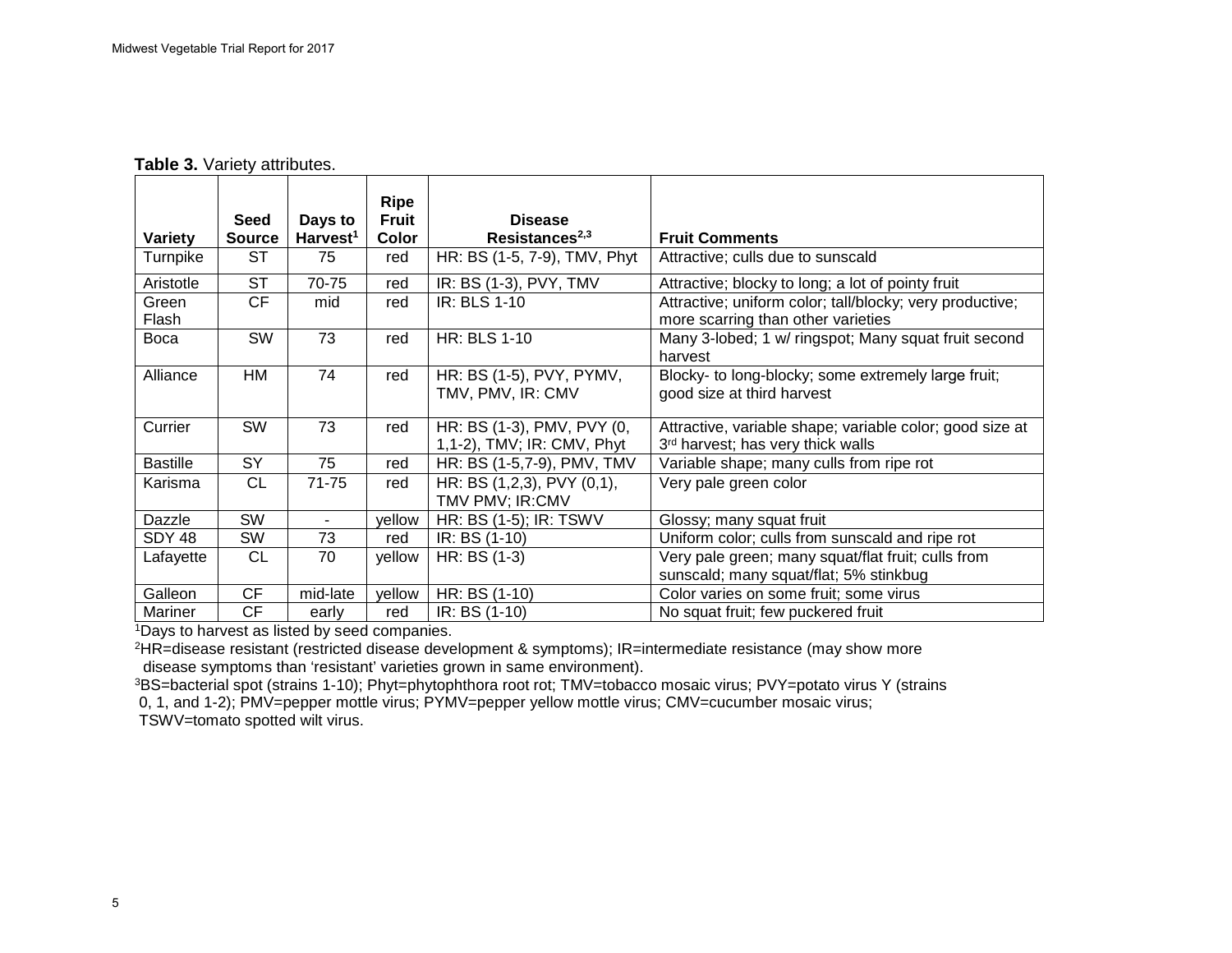|                   |                         | Percent of Total Mkt. Yield |              |      |  |
|-------------------|-------------------------|-----------------------------|--------------|------|--|
|                   | <b>Total Marketable</b> | Fancy                       | <b>No. 1</b> | No.2 |  |
| Variety           | Yield $(lbs)^1$         | (%)                         | (%)          | (%)  |  |
| Alliance          | 10900                   | 67                          | 5            | 28   |  |
| <b>Boca</b>       | 10200                   | 53                          | 30           | 17   |  |
| Aristotle         | 9900                    | 51                          | 20           | 29   |  |
| Karisma           | 9600                    | 50                          | 11           | 39   |  |
| Turnpike          | 7000                    | 55                          | 28           | 17   |  |
| Green Flash       | 6800                    | 42                          | 34           | 24   |  |
| SDY <sub>48</sub> | 5900                    | 47                          | 37           | 16   |  |
| <b>Bastille</b>   | 5800                    | 50                          | 26           | 24   |  |
| Currier           | 5600                    | 58                          | 12           | 30   |  |
| Mariner           | 5500                    | 40                          | 20           | 40   |  |
| Lafayette         | 5200                    | 63                          | 15           | 22   |  |
| Galleon           | 4500                    | 42                          | 45           | 13   |  |
| Dazzle            | 3500                    | 51                          | 33           | 16   |  |

**Table 4.** Yields of first harvest, 11 July.

<sup>1</sup>Combined weights of Fancy, No. 1 and No. 2 fruit.

| Table 5. Yields of middle harvest, 1 August. |  |  |
|----------------------------------------------|--|--|
|----------------------------------------------|--|--|

|                   |                         | Percent of Total Mkt. Yield |              |             |  |
|-------------------|-------------------------|-----------------------------|--------------|-------------|--|
|                   | <b>Total Marketable</b> | <b>Fancy</b>                | <b>No. 1</b> | <b>No.2</b> |  |
| Variety           | Yield $(lbs)^1$         | (%)                         | $(\%)$       | (%)         |  |
| Green Flash       | 35700                   | 66                          |              | 33          |  |
| Turnpike          | 33400                   | 60                          | 4            | 35          |  |
| Boca              | 31600                   | 62                          | 3            | 35          |  |
| Aristotle         | 29900                   | 73                          | 5            | 23          |  |
| Karisma           | 28800                   | 74                          | 4            | 23          |  |
| Alliance          | 27700                   | 60                          | 15           | 24          |  |
| SDY <sub>48</sub> | 27300                   | 71                          | 11           | 18          |  |
| Galleon           | 26800                   | 74                          | 6            | 20          |  |
| Dazzle            | 26500                   | 55                          | 3            | 42          |  |
| Currier           | 25700                   | 74                          | 5            | 21          |  |
| Mariner           | 20900                   | 61                          | 4            | 34          |  |
| <b>Bastille</b>   | 20800                   | 73                          | 8            | 19          |  |
| Lafayette         | 20600                   | 68                          | 7            | 25          |  |

1Combined weights of Fancy, No. 1 and No. 2 fruit.